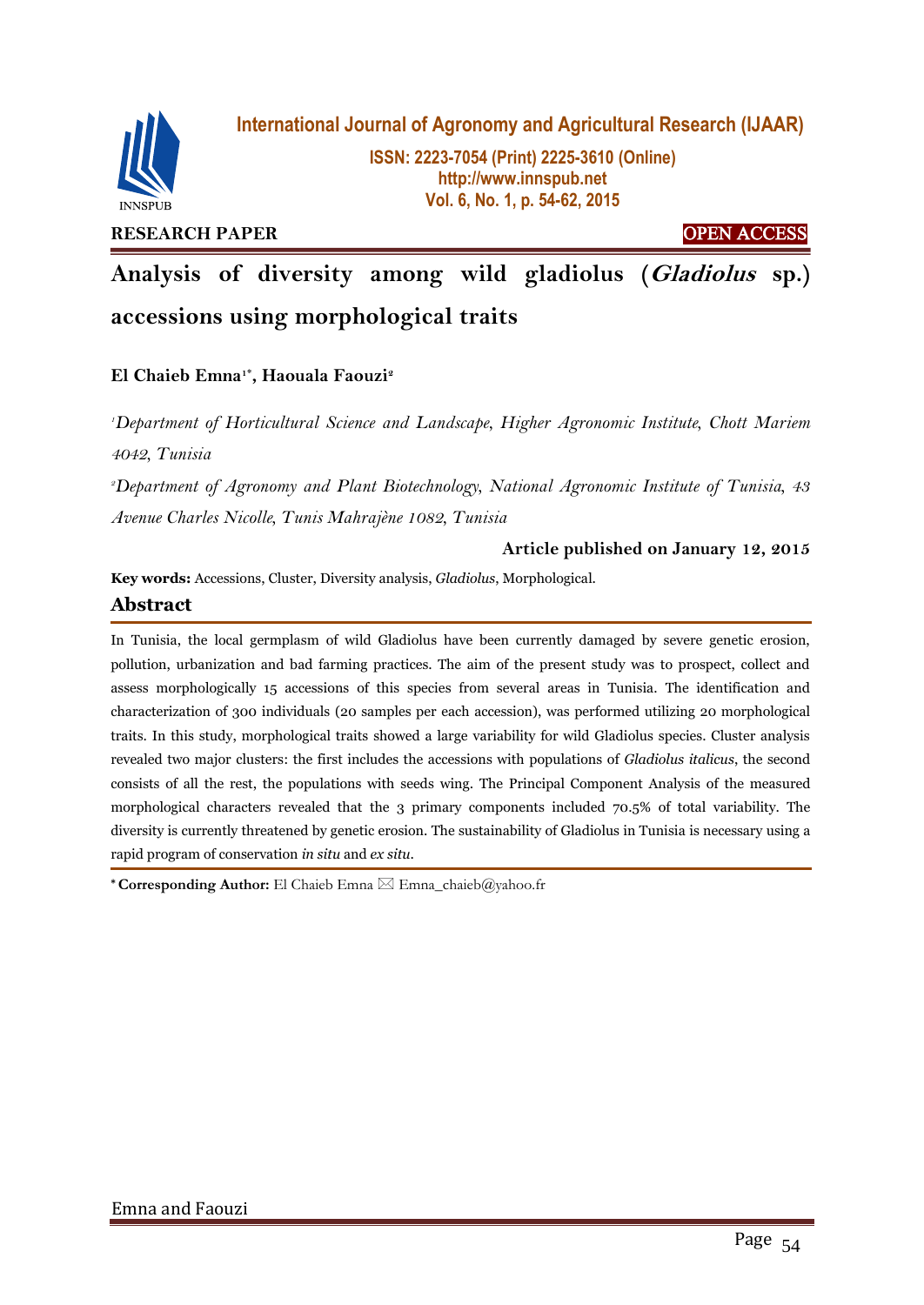## **Introduction**

The genus *Gladiolus* belongs to the subclass of Lilidaes part of the class of monocots in the order of the Liliales and the family Iridaceae (Poittier-Alapetite, 1954). This is the principal genus of the family Iridaceae (Cohat, 1993). The taxonomy of the family is based mainly on the morphology, anatomy, embryology and chromosome numbers (Raycheva, 2011).

The Iridaceae is a large family with over 2000 species, many of which are endemic to South Africa and produce attractive flowers and foliage (Ascough, 2011). Approximately, 40 species and hybrids from 12 genera have been successfully micropropagated for the floricultural industry (Ascough *et al*., 2009).

*Gladiolus* is one of the largest genera in the Iridaceae family with possibly as many as 300 species. Almost all of these grow in sub-Saharan Africa (Goldblatt and takei, 1997); less than twenty species are endemic to Europe and neighbouring countries. Since the days of ancient Greece, the gladioli are said to be cultivated. History reveals that it is known since 1578, as evidenced by a record in Lyte's Nievve Herball, first were introduced into France and soon after that it spread to England, Germany, Holland and North America. These were the only wild species as garden gladioli three hundred years ago **(**Cantor *et al*., 2010). Tunisian flora has three wild species of gladioli and genetic heritage interest: *Gladiolus italicus* Mill. (*G. segetum* Ker-Gawl), *Gladiolus dubius* and *Gladiolus communis* subsp. *byzantinus* (Mill.) that covers some areas in the middle of fields and the meadows (LE FLOC'H *et al*., 2010).

*Gladiolus italicus* Mill. is distinguished by its brown tunics bulb, formed by thin fibers and welded its flower spike elongated, the upper part of the perianth being larger than its neighbors and it is spaced from the other three lower parts being substantially equal, anthers shorter than the net, the fruit is a triquetra capsule. The seeds are angular, pyriform, globose and wingless (Poittier-Alapetite, 1954).

*Gladiolus dubius* Guss. is characterized by a stem robust derived from 30 to 60 cm. The glabrous, tunic of the bulb consists of thin fibers, parallel and noncrosslinked at the top; sturdy stem, with leaves rather large cluster couplet, unilateral, 5-8 flowers spathes shorter lower that the flower perianth divisions obtuse and mute, the narrower side, oblong corner; anthers shorter than the net, and acute ear divergent stigmas dilated almost imperceptibly from the base; capsule obovate, obtusely angled keeled. The seeds are wing. (Bock, 2012).

*Gladiolus communis* subsp. *byzantinus* (Mill.) is not considered in Tunisian flora. Represent a complex unstable hybridogene between *G. dubius* and *G. italicus* (LE FLOC'H *et al*., 2010).

Iridaceae is a family of perennial, rhizomatous or bulbous plants with almost worldwide distribution. They inhabit diverse natural habitats, exhibit a high adaptability and wide variability of their physiological and morphological features, which makes investigations of their taxonomy, evolutionary history and the phylogenic relations a serious challenge (Ellis, 1997).

The present work focused on the study of different morphological parameters, related to leaves, flowers and fruits, of 15 accessions of wild Gladiolus species in Tunisia.

### **Material and methods**

#### *Plant material*

During summer 2011, a collection of 15 accessions of wild gladiolus was performed on five different sites. Each site was subdivided into three blocks. The collection of each accession was made to sample the best variability (Figure 1).

### *Morphological Measurement*

Gladiolus plants were collected in different regions on the territory of Tunisia. 15 wild accessions were measured in this study (table 1). These populations represent 3 species recorded in northern and central Tunisia; Measurements were taken during the peak of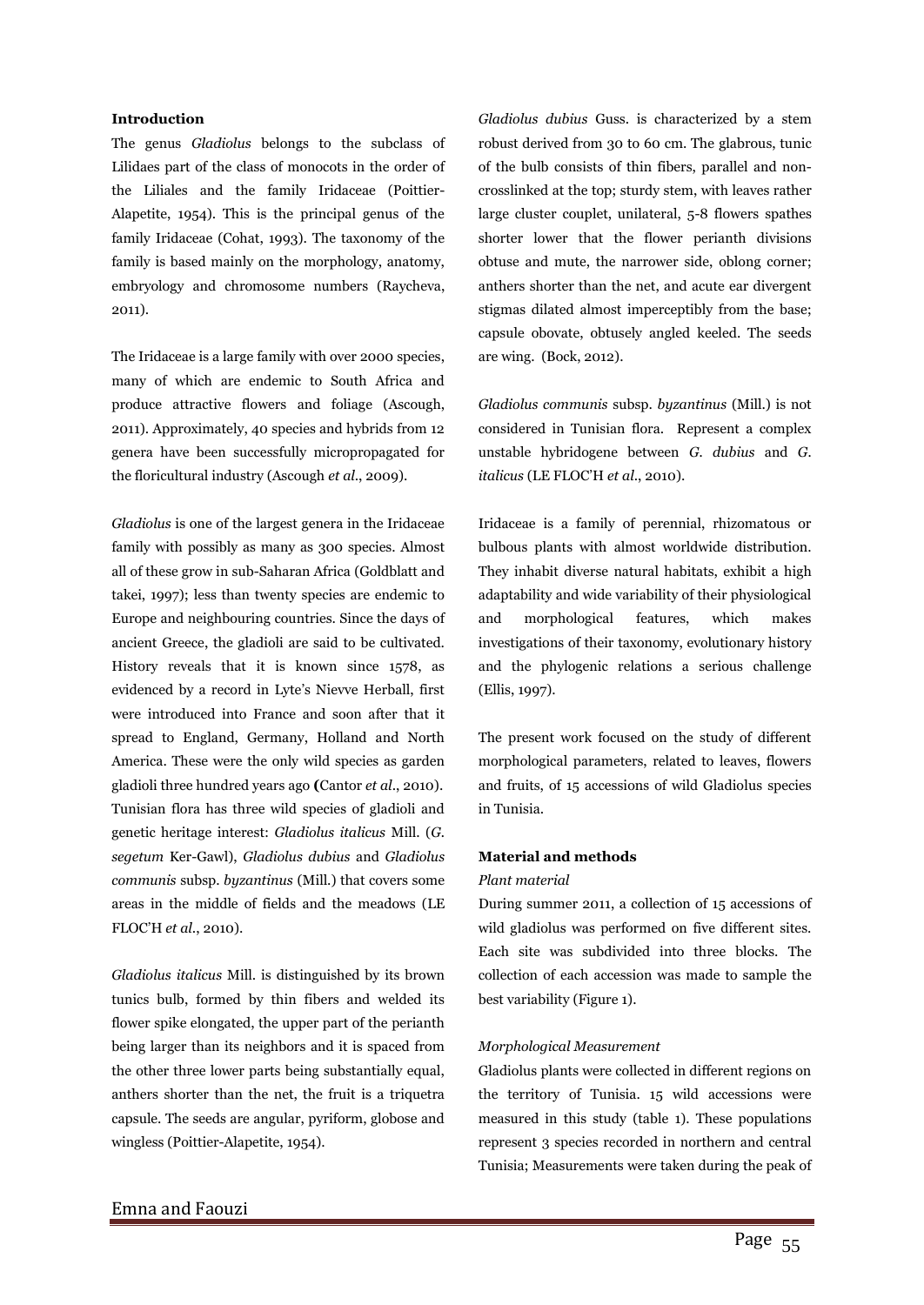flowering season (mid-March to early May). The measured plants were chosen randomly within each accession.



**Fig. 1.** Location of the 15 accessions of wild species of Gladiolus.

A morphological description was conducted to identify and characterize the species and to find distinctive characters. This characterization has focused on different parts of the plants. 20 morphological traits related to leaves, flowers and fruits were studied (table 2).

## *Statistical analysis*

For all parameters, the analysis of variance (one-way ANOVA) was used to determine the differences between accessions. A comparison of the mean values was made using the Duncan's multiple range test  $(P < 0.05)$ . Multivariate relationships among accessions were revealed through a principal component analysis (PCA) using a correlation matrix derived from the significant characters.

The squared Euclidean distance was used to perform cluster analysis. Statistical analyses were computed using SPSS 13.0 statistical software.

## **Results**

## *Morphological study*

To study the morphology of gladiolus plants in its natural environment, many parameters were measured (H, Nlf, LlF, Wlf and Alf). The analysis of variance showed highly significant differences between accessions. Plants of ZRB were the most vigorous with a height of 73.8 cm and a number of leaves of 3.7 (table 3). The leaf length varied from 28.5 for BOS to 46.6 cm for K1D. The accession SIS showed the highest leaf width (1.85 cm) and area  $(30.3 \text{ cm}^2).$ 

Means followed by the same letter(s) are not significantly different at  $P = 0.05$  according to Duncan test.

## **Table 1.** Locations of wild *Gladiolus* species studied for morphological traits.

| Code       | Location  | Region   | Latitude | Longitude | Altitude (m) |
|------------|-----------|----------|----------|-----------|--------------|
| <b>BOS</b> | Bouficha  | Sousse   | 36.283   | 10.417    | 13           |
| JOS        | El Jouf   | Zaghouan | 36.317   | 10.217    | 197          |
| <b>HOS</b> | Haouaria  | Nabeul   | 36.967   | 10.917    | 45           |
| SIS        | Siliana   | Siliana  | 36.050   | 9.300     | 633          |
| K1S        | Le Kef    | Le Kef   | 36.183   | 8.867     | 498          |
| <b>BOD</b> | Bouficha  | Sousse   | 36.283   | 10.417    | 13           |
| SAD        | Saouaf    | Zaghouan | 36.217   | 10.150    | 158          |
| MAD        | Makthar   | Siliana  | 35.867   | 9.150     | 1059         |
| SID        | Siliana   | Siliana  | 36.050   | 9.300     | 633          |
| K1D        | Le Kef    | Le Kef   | 36.183   | 8.867     | 498          |
| AAB        | Ain Rahma | Sousse   | 36.283   | 10.417    | 13           |
| ZRB        | Zriba     | Zaghouan | 36.317   | 10.217    | 197          |
| <b>SIB</b> | Siliana   | Siliana  | 36.050   | 9.300     | 633          |
| K1B        | Le Kef    | Le Kef   | 36.183   | 8.867     | 498          |
| K2B        | Le Kef    | Le Kef   | 36.183   | 8.867     | 498          |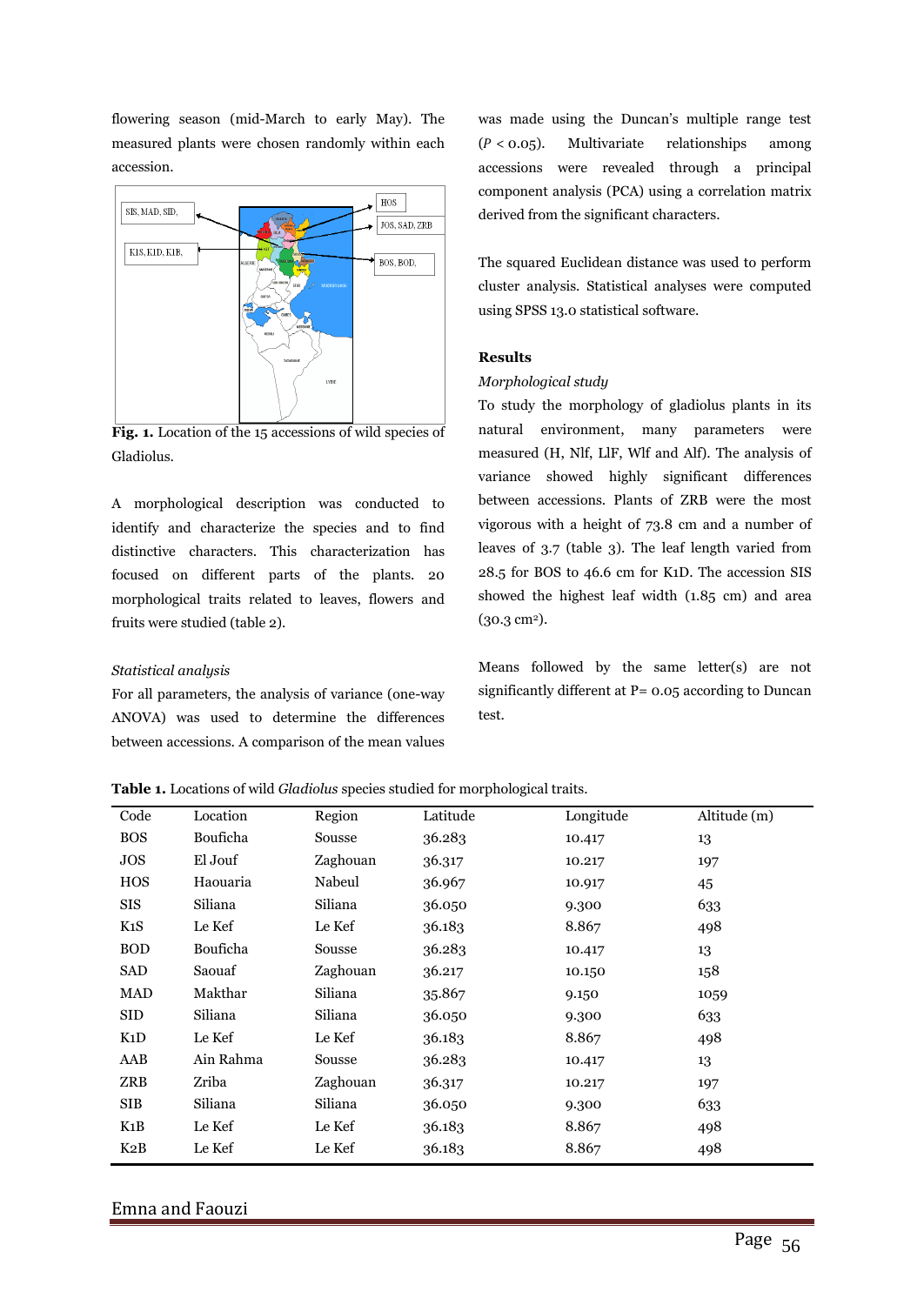| Character number | Code       | Character descriptive value                                         |
|------------------|------------|---------------------------------------------------------------------|
| 1                | H          | Height of plant (cm)                                                |
| 2                | Nlf        | Number of leaves                                                    |
| 3                | Llf        | Length of leaf (cm)                                                 |
| 4                | Wlf        | Width of leaf (cm)                                                  |
| 5                | Alf        | Area of leaf $(cm2)$                                                |
| 6                | DC         | Diameter of corm (mm)                                               |
|                  | WeC        | Weight of corm $(g)$                                                |
| 8                | FC         | Form of corm (1 globular, 2 flatten)                                |
| 9                | DS         | Diameter of seed (cm)                                               |
| 10               | LW         | Length of Wing (mm)                                                 |
| 11               | LC         | Length of capsule (cm)                                              |
| 12               | <b>NSC</b> | Number of seeds per capsule.                                        |
| 13               | <b>WS</b>  | Weight of 100 seeds $(g)$                                           |
| 14               | <b>FS</b>  | Form of seed (1:non winged, 2: winged)                              |
| 15               | <b>DFS</b> | Diameter of floral stem (mm)                                        |
| 16               | DF         | Number of flowers                                                   |
| 17               | BF         | Beginning of flowering (1:early, 2: medium, 3: late)                |
| 18               | CF         | Main color of flowers (1: purple, 2: pink)                          |
| 19               | WF         | Width of flower (1: narrow, 2: medium, 3: broad)                    |
| 20               | <b>FVF</b> | Shape in front view of flower (1: rectangle, 2 diamond, 3 variable) |

**Table 2.** Morphological traits studied in wild Gladiolus species.

The characters related to fruit are shown in table 4. Analysis of variance showed highly significant differences between accessions for all parameters except weight of 100 seeds (WS). The highest corm diameter (26.12 mm) and weight (11.88 g) were observed for BOS. The accessions AAB, ZRB, SIB, K1B and K2B showed the most winged seeds.

**Table 3.** Mean values, standard deviations and significance degree of differences between 15 accessions of wild Gladiolus for leaf characteristics.

| Accessions       | H                              | Nlf                          | Llf                           | Wlf                            | Alf                            |
|------------------|--------------------------------|------------------------------|-------------------------------|--------------------------------|--------------------------------|
| <b>BOS</b>       | $54.3 \pm 7.21$ <sup>ef</sup>  | $3.6 \pm 0.52^b$             | $28.5 \pm 7.74$ <sup>e</sup>  | $1.43 \pm 0.35$ <sup>abc</sup> | $22.70 \pm 2.57^b$             |
| <b>JOS</b>       | $54.4 \pm 7.23$ <sup>ef</sup>  | $3.6 \pm 0.52^b$             | $32.9 \pm 5.28$ cde           | $1.71 \pm 0.5$ <sup>ab</sup>   | $27.64 \pm 7.33$ <sup>ab</sup> |
| <b>HOS</b>       | 49.5±8.44f                     | $3.6 \pm 0.52^b$             | $39.2 \pm 8.05$ bc            | $1.71 \pm 0.43$ <sup>ab</sup>  | $26.1 \pm 9.2$ <sup>ab</sup>   |
| <b>SIS</b>       | $57.5 \pm 4.58$ cdef           | $3.8 \pm 0.42$ <sup>ab</sup> | $36.7 \pm 6.48$ bcd           | $1.85 \pm 0.38$ <sup>a</sup>   | $30.36 \pm 6.82$ <sup>a</sup>  |
| K <sub>1</sub> S | $55.8 \pm 6.46$ def            | $3.5 \pm 0.53^b$             | $29.4 \pm 4.06^e$             | $1.51 \pm 0.43$ <sup>abc</sup> | 27.09±6.06 <sup>ab</sup>       |
| <b>BOD</b>       | $63.1 \pm 9.23$ bcde           | $4\pm 0.67^{ab}$             | $43.5 \pm 5.06$ de            | $1.42 \pm 0.2$ <sup>abc</sup>  | $22.81 \pm 2.11^b$             |
| <b>SAD</b>       | $63.8 \pm 11.14$ bcd           | $4\pm 0.47^{ab}$             | $39.5 \pm 5.68$ <sup>ab</sup> | $1.61 \pm 0.52$ <sup>abc</sup> | 25.86±5.94 <sup>ab</sup>       |
| <b>MAD</b>       | $54.8 \pm 12^a$                | $4.3 \pm 0.67$ <sup>a</sup>  | $31.2 \pm 5.71$ <sup>bc</sup> | $1.69 \pm 0.21$ <sup>ab</sup>  | $26.80 \pm 7.83$ <sup>ab</sup> |
| <b>SID</b>       | 53.9 $\pm$ 5.9 <sup>ef</sup>   | $4.3 \pm 0.67$ <sup>a</sup>  | $39.8 \pm 5.63$ <sup>de</sup> | $1.83 \pm 0.49$ <sup>a</sup>   | 29.86±6.75 <sup>a</sup>        |
| K1D              | $69.3 \pm 10.61^{ab}$          | $4\pm 0.67$ <sup>ab</sup>    | $46.6 \pm 11.39$ abc          | $1.79 \pm 0.52$ <sup>a</sup>   | $25.69 \pm 6.63^{ab}$          |
| AAB              | $67.3 \pm 10.09$ <sup>ab</sup> | $4\pm 0.47^{ab}$             | $38.5 \pm 5.66^a$             | $1.42 \pm 0.5$ <sup>abc</sup>  | $24.60 \pm 5.16$ <sup>ab</sup> |
| <b>ZRB</b>       | $73.8 \pm 9.8^{\rm a}$         | $3.7 \pm 0.48$ <sup>b</sup>  | 41.6 $\pm$ 8.03 <sup>bc</sup> | $1.6 \pm 0.45$ <sup>abc</sup>  | $26.49 \pm 6.13^{ab}$          |
| <b>SIB</b>       | 65.9±11.58abc                  | $3.9 \pm 0.57$ <sup>ab</sup> | $40.2 \pm 9.46$ <sup>bc</sup> | $1.32 \pm 0.38$ bc             | $26.10 \pm 5.48$ <sup>ab</sup> |
| K1B              | $68.5 \pm 8.73$ <sup>ab</sup>  | $3.8 \pm 0.63^{ab}$          | $37.7 \pm 4.52^{bcd}$         | $1.34 \pm 0.41$ <sup>bc</sup>  | $25.73 \pm 5.12^{ab}$          |
| K2B              | $66.6 \pm 9.52$ <sup>ab</sup>  | $3.6 \pm 0.52^b$             | $41.6 \pm 7.65$ <sup>bc</sup> | $1.2 \pm 0.26^c$               | $25.67 \pm 5.65$ <sup>ab</sup> |

Means followed by the same letter(s) are not significantly different at  $P= 0.05$  according to Duncan test.

Emna and Faouzi Analysis of variance for flower parameters showed a highly significant differences between accessions for all parameters. The most discriminating ones were the diameter of floral stem (6 mm for JOS) and the number of flowers (12 for BOD). The dominate color is the purple. The accessions BOS and BOD were the

earliest (table 5).

## *Principal Component Analysis*

The Principal Component Analysis (PCA) of the measured morphological characters revealed that the 3 primary components included 70.5% of total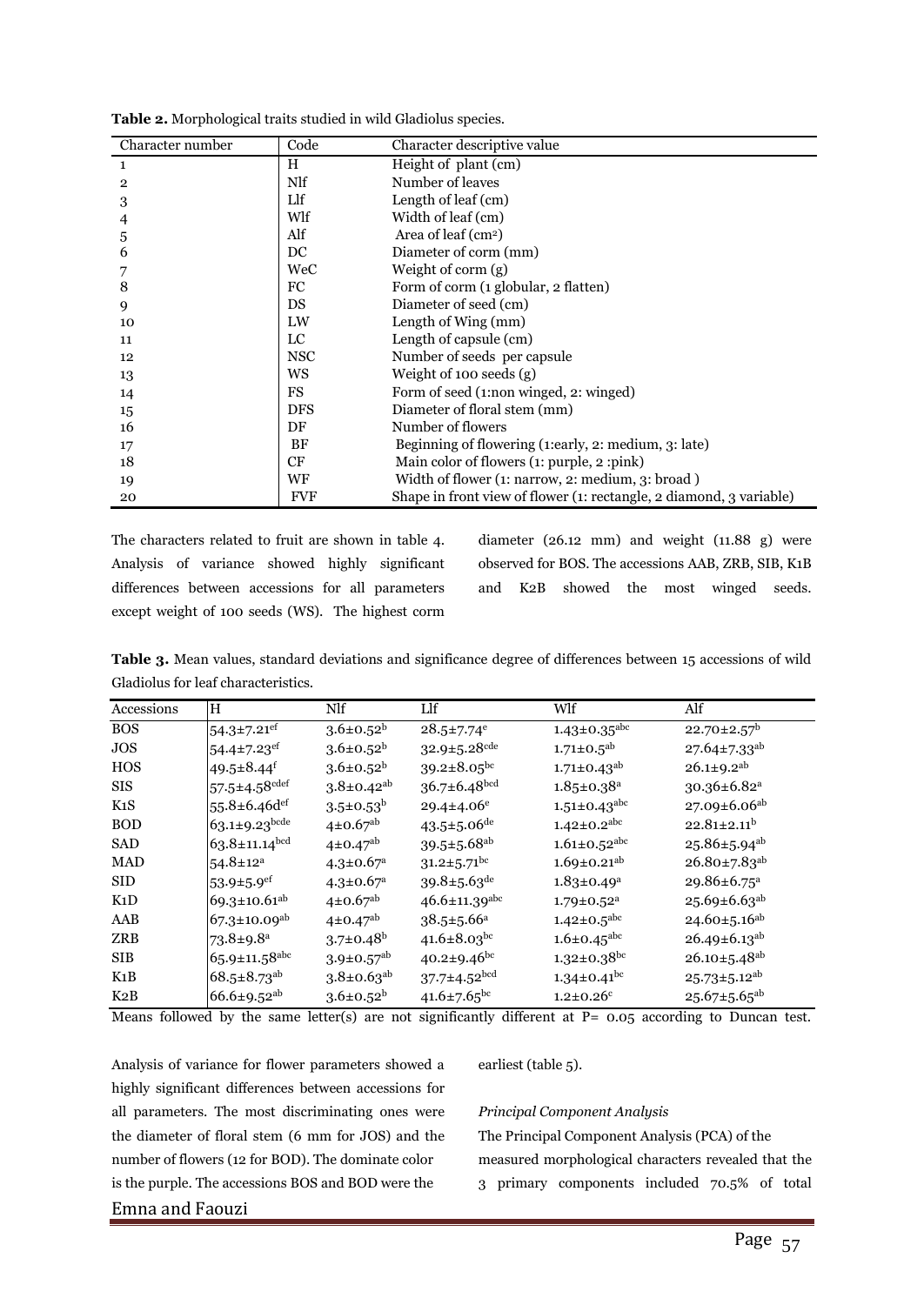variability (43.4% for the first main component, PCA1, 15.26% for PCA2 and 11.8% for PCA3) (figure 2). The characters highly correlated to the first axis (r> 0.6) were: the height of plant (H)**,** the length of leaf (Llf)**,** the diameter of seed (DS), the Length of wing (LW), the form of seed (FS), the beginning of flowering (BF), the main color of flowers (CF), the width of flower (WF) and the shape in front view of flower (FVF).

**Table 4.** Mean values, standard deviations and significance degree of differences between 15 accessions of wild Gladiolus for fruit characteristics.

|                  | DC                              | WeC                             | FC             | DS                             | LW                            | LC                               | <b>NSC</b>                    | WS                            | FS             |
|------------------|---------------------------------|---------------------------------|----------------|--------------------------------|-------------------------------|----------------------------------|-------------------------------|-------------------------------|----------------|
| <b>BOS</b>       | $26.12 \pm 1.98$ <sup>a</sup>   | $11.88 \pm 2.57$ <sup>a</sup>   | $\mathbf{1}$   | $3.18 \pm 0.11$ <sup>a</sup>   | $1.57 \pm 0.52$ <sup>e</sup>  | $14.45 \pm 1.51$ <sup>cd</sup>   | $24.5 \pm 6.17$ <sup>ab</sup> | $1.59 \pm 0.01^{\rm b}$       | $\mathbf{1}$   |
| <b>JOS</b>       | $17.26 \pm 4.32$ <sup>cde</sup> | $7.92 \pm 3.4$ <sup>cde</sup>   | $\mathbf{1}$   | $2.99 \pm 0.18$ <sup>ab</sup>  | $1.91 \pm 0.58$ <sup>e</sup>  | $14.32 \pm 2.46$ <sup>cd</sup>   | $25.2 \pm 5.98^{ab}$          | $1.6 \pm 0.01$ <sup>b</sup>   | 1              |
| <b>HOS</b>       | $16.12{\pm}4.05^e$              | $6.92 \pm 3.1^{\text{de}}$      | $\mathbf{1}$   | $3.07 \pm 0.19$ <sup>ab</sup>  | $1.58 \pm 0.49$ <sup>e</sup>  | $15.29 \pm 2.13$ <sup>bcd</sup>  | $30.2 \pm 2.7$ <sup>a</sup>   | $1.59 \pm 0.04^b$             | $\mathbf{1}$   |
| <b>SIS</b>       | $18.52 \pm 4.32$ <sup>cde</sup> | $8.33 \pm 3.39$ <sup>cde</sup>  | $\mathbf{1}$   | $3.071 \pm 0.09$ <sup>ab</sup> | $1.91 \pm 0.58$ <sup>e</sup>  | $15.87 \pm 0.99$ abed            | $24.5 \pm 5.36$ <sup>ab</sup> | $1.58 \pm 0.01^b$             | $\mathbf{1}$   |
| K1S              | 19.42±6.57 <sup>cde</sup>       | $6.95 \pm 2.64$ <sup>de</sup>   | $\mathbf{1}$   | $3.1 \pm 0.09^{ab}$            | $1.61 \pm 0.35$ <sup>e</sup>  | $15.29 \pm 1.6$ bcd              | $23.1 \pm 6.64^b$             | $1.58 \pm 0.01$ <sup>b</sup>  | $\mathbf{1}$   |
| <b>BOD</b>       | $24.91 \pm 3.31^a$              | $9.57 \pm 2.79$ <sup>abcd</sup> | $\overline{2}$ | $2.84 \pm 0.5$ <sup>bc</sup>   | $3.74 \pm 0.66$ <sup>d</sup>  | $14.4 \pm 3.12$ <sup>cd</sup>    | $28.9 \pm 4.95^{ab}$          | $1.41 \pm 0.09$ <sup>cd</sup> | $\overline{2}$ |
| <b>SAD</b>       | $21.06 \pm 3.64$ bc             | 11.29±2.79 <sup>ab</sup>        | $\mathbf{2}$   | $2.7 \pm 0.24$ <sup>cd</sup>   | $4.38 \pm 0.7$ °              | $17.29 \pm 3.25$ <sup>ab</sup>   | $26 \pm 5.25^{\mathrm{ab}}$   | $1.42 \pm 0.09$ <sup>c</sup>  | $\overline{2}$ |
| <b>MAD</b>       | $19.23 \pm 2.09$ <sup>cde</sup> | $8.81 \pm 2.08$ bcde            | $\mathbf{2}$   | $2.86 \pm 0.35$ <sup>ab</sup>  | $3.90 \pm 0.56$ <sup>cd</sup> | $17.78 \pm 2.89$ <sup>a</sup>    | $23.7 \pm 6.8$ <sup>b</sup>   | $1.51 \pm 0.1$ <sup>bc</sup>  | $\overline{2}$ |
| <b>SID</b>       | $16.53 \pm 2.39$ <sup>de</sup>  | $10.53 \pm 2.47$ <sup>abc</sup> | $\overline{2}$ | $2.46 \pm 0.28$ def            | 4.01±0.52 $cd$                | 16.40±1.49abc                    | $24.1 \pm 5.04^b$             | $1.49 \pm 0.01$ <sup>bc</sup> | $\overline{2}$ |
| K1D              | $20.79 \pm 5.14^{bcd}$          | $7.73 \pm 3.22$ <sup>cde</sup>  | $\overline{2}$ | $2.61 \pm 0.19$ <sup>cde</sup> | $3.99 \pm 0.49$ <sup>cd</sup> | $16.39 \pm 1.46$ abc             | $26.2 \pm 5.2$ <sup>ab</sup>  | $1.41 \pm 0.1$ <sup>cd</sup>  | $\overline{2}$ |
| AAB              | $123.64 \pm 4.59$ <sup>ab</sup> | $8.97 \pm 2.18$ bcde            | $\mathbf{1}$   | $2.31 \pm 0.36$ <sup>f</sup>   | $6.22 \pm 0.95^a$             | $15.53{\pm}1.56^{\text{abcd}}$   | $24.1 \pm 7.06^b$             | $1.31 \pm 0.03$ <sup>de</sup> | $\overline{2}$ |
| ZRB              | $17.34 \pm 3.58$ <sup>cde</sup> | $9.05 \pm 3.03$ abcde 1         |                | $2.3 \pm 0.24$ <sup>ef</sup>   | $6.19 \pm 0.67$ <sup>a</sup>  | $15.76 \pm 2.54$ <sup>abcd</sup> | $24.6 \pm 6.13^{ab}$          | $1.22 \pm 0.09$ <sup>ef</sup> | $\overline{2}$ |
| <b>SIB</b>       | $16.92 \pm 4.66$ cde            | $8.28 \pm 3.69$ <sup>cde</sup>  | $\overline{2}$ | $2.38 \pm 0.16$ <sup>ef</sup>  | $6.32 \pm 0.56$ <sup>a</sup>  | $16.05 \pm 3.23$ <sup>abcd</sup> | $26.4 \pm 6.02$ <sup>ab</sup> | $1.99 \pm 0.02$ <sup>a</sup>  | $\overline{2}$ |
| K <sub>1</sub> B | $17.85 \pm 3.78$ cde            | $7.8 \pm 3.02$ cde              | 2              | $2.61 \pm 0.22$ def            | $5.84 \pm 0.5^{\text{a}}$     | $13.90 \pm 2.07$ <sup>d</sup>    | $28.8{\pm}4.37^{\text{ab}}$   | $1.19 \pm 0.001$ <sup>f</sup> | $\overline{2}$ |
| K2B              | 17.50±4.92 <sup>cde</sup>       | $6.3 \pm 2.62$ <sup>e</sup>     | $\mathbf{1}$   | $2.8 \pm 0.31$ <sup>bc</sup>   | $5.22 \pm 0.9^b$              | $17.56 \pm 2.94$ <sup>ab</sup>   | $24.6 \pm 5.6$ <sup>ab</sup>  | $1.20 \pm 0.01$ <sup>f</sup>  | $\overline{2}$ |

Means followed by the same letter(s) are not significantly different at  $P = 0.05$  according to Duncan test.

**Table 5.** Mean values, standard deviations and significance degree of differences between 15 accessions of wild Gladiolus for flower characteristics.

|                  | <b>DFS</b>                   | DF                                      | <b>BF</b>      | CF             | WF             | <b>FVF</b>     |
|------------------|------------------------------|-----------------------------------------|----------------|----------------|----------------|----------------|
| <b>BOS</b>       | $5.35 \pm 1.01^{\rm abc}$    | $8.6 \pm 2.84^{\overline{\text{bcde}}}$ | 1              | $\mathbf{1}$   | 1              | 1              |
| <b>JOS</b>       | $6.01 \pm 0.71$ <sup>a</sup> | $11\pm4.32^{ab}$                        | $\overline{2}$ |                |                |                |
| HOS              | $5.92 \pm 1.03^{ab}$         | $7.7 \pm 2.26$ cdef                     | 3              |                |                |                |
| <b>SIS</b>       | $5.12 \pm 1^{\rm abc}$       | $10.1 \pm 1.97^{\rm abc}$               | 3              |                |                |                |
| K <sub>1</sub> S | $5.57 \pm 1.1^{\rm abc}$     | $8.9 \pm 3.57^{\rm abc}$                | $\overline{2}$ |                |                |                |
| <b>BOD</b>       | $4.8 \pm 1.55$ <sup>bc</sup> | $12 \pm 2.75^a$                         |                | $\overline{2}$ | 3              | $\overline{2}$ |
| SAD              | $5.7 \pm 0.82$ abc           | $8.8 \pm 1.55^{bcd}$                    | $\overline{2}$ | $\overline{2}$ | 3              | $\overline{2}$ |
| <b>MAD</b>       | $5.2 \pm 1.14^{\rm abc}$     | $10.4 \pm 2.99$ <sup>ab</sup>           | $\overline{2}$ | $\overline{2}$ | 3              | $\overline{2}$ |
| SID              | $5.5 \pm 1.27^{\rm abc}$     | $9.9 \pm 3.25^{\rm abc}$                | $\overline{2}$ | $\overline{2}$ | 3              | $\overline{2}$ |
| K1D              | $6\pm1.49^{ab}$              | $12.2 \pm 3.49^a$                       | $\overline{2}$ | $\overline{2}$ | 3              | $\overline{2}$ |
| AAB              | $5.55 \pm 1.01^{\rm abc}$    | $6.7 \pm 1.49$ <sup>def</sup>           | $\overline{2}$ |                | $\overline{2}$ | 3              |
| <b>ZRB</b>       | $5 + 1.15$ abc               | $6 + 2.26$ ef                           | $\overline{2}$ |                | $\overline{2}$ | 3              |
| SIB              | $4.6 \pm 1.26$ <sup>c</sup>  | $7.1 \pm 2.02^{\rm def}$                | 3              | $\overline{2}$ | $\overline{2}$ | 3              |
| $K_1B$           | $5.4 \pm 1.07^{\rm abc}$     | $6.9 \pm 1.2$ <sup>def</sup>            | $\overline{2}$ | $\overline{2}$ | $\overline{2}$ | 3              |
| K2B              | $5.78 \pm 0.96$ abc          | $5.2 \pm 1.69$ <sup>f</sup>             | $\overline{2}$ |                | $\overline{2}$ | 3              |

Means followed by the same letter(s) are not significantly different at P= 0.05 according to Duncan test.

The second axis was positively correlated with the number of leaves (Nlf), the width of leaf (Wlf), the form of corm (FC) and the number of flowers (DF). PC3 explained 11.8% of the variability. It was positively correlated with the diameter of corm (DC) and negatively correlated with the area of leaf (Alf)

(table 6).

## *Cluster Analysis*

The morphological analysis was based on different

characters that showed a high polymorphism with 15 accessions of wild Gladiolus. The dendrogram was

## Emna and Faouzi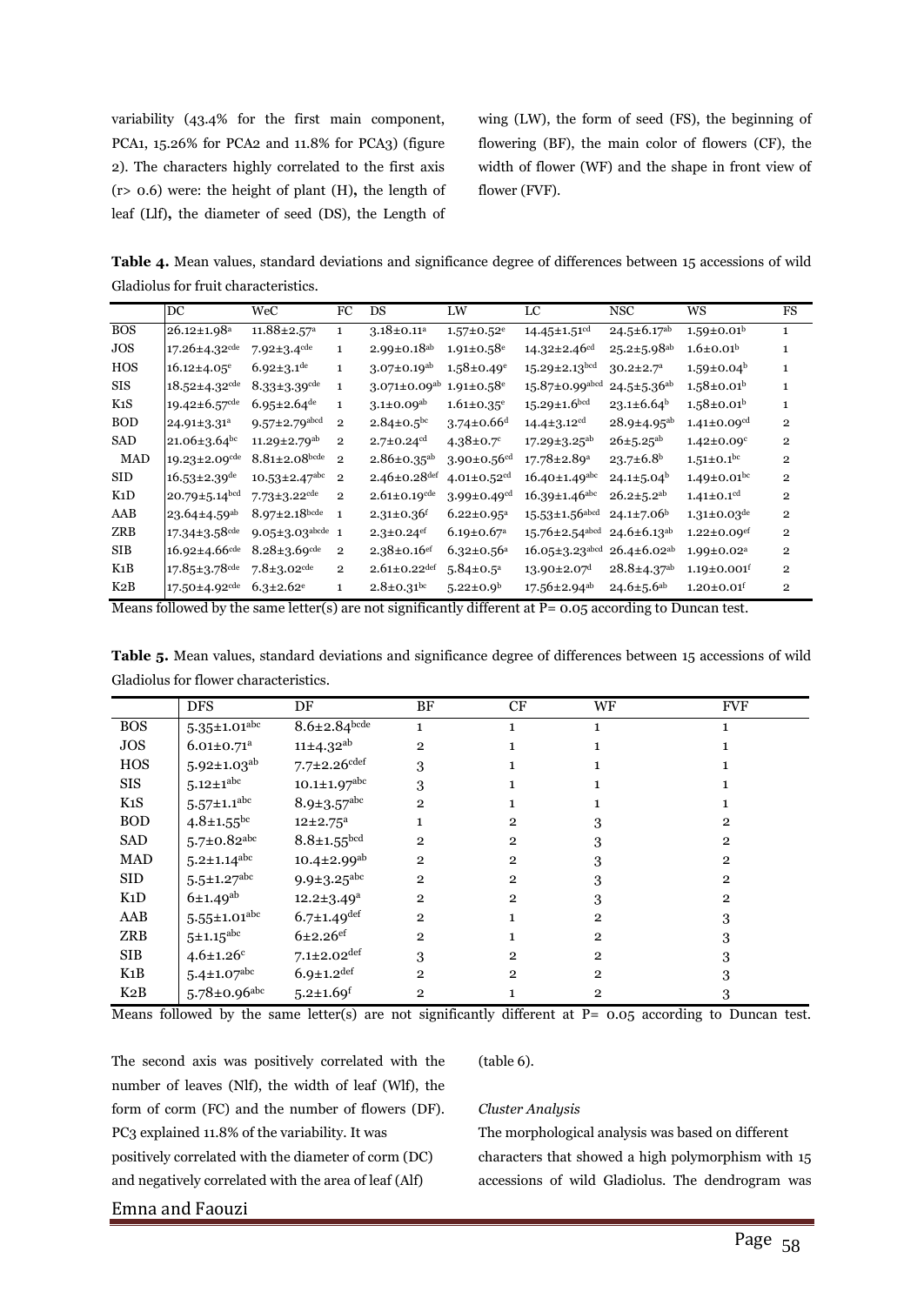based on a squared Euclidian distance clustered accessions into two major groups (Figure 3). The first cluster was constituted with five accessions: BOS, JOS, HOS, SIS and K1S d=12.63. It was characterized by a large wingless seeds (diameter > 3mm), the front view of flower was in a narrow vertical rectangle, a large difference in width between the dorsal and the upper lateral tepal and the capsules was as long as wide.

**Table 6.** Definition of the first three components of PCA made on the basis of morphological traits of the wild Gladiolus species.

|               | PCA <sub>1</sub> | PCA <sub>2</sub> | PCA3     |
|---------------|------------------|------------------|----------|
| Eigen values  | 8.6              | 3.05             | 2.3      |
| % of variance | 43.4             | 15.2             | 11.8     |
| Cumulative %  | 43.4             | 58.6             | 70.5     |
| H             | 0.86             | $-0.11$          | 0.09     |
| Nlf           | 0.38             | 0.82             | 0.13     |
| Llf           | 0.64             | 0.28             | $0.01\,$ |
| Wlf           | $-0.48$          | 0.70             | $-0.27$  |
| Alf           | $-0.23$          | 0.40             | $-0.81$  |
| DC            | $-0.08$          | $-0.05$          | 0.88     |
| WeC           | $-0.03$          | 0.32             | 0.57     |
| ${\rm FC}$    | 0.41             | 0.67             | 0.29     |
| DS            | $-0.85$          | $-0.23$          | 0.09     |
| LW            | 0.98             | $-0.02$          | $-0.05$  |
| $_{\rm LC}$   | 0.29             | 0.43             | $-0.41$  |
| <b>NSC</b>    | 0.11             | $-0.09$          | 0.33     |
| WS            | $-0.45$          | 0.15             | $-0.07$  |
| FS            | 0.92             | 0.33             | 0.11     |
| <b>DFS</b>    | 0.01             | 0.42             | 0.07     |
| DF            | $-0.48$          | 0.70             | 0.34     |
| BF            | 0.99             | $-0.11$          | $-0.06$  |
| CF            | 0.99             | $-0.11$          | $-0.06$  |
| WF            | 0.99             | $-0.11$          | $-0.06$  |
| <b>FVF</b>    | 0.99             | $-0.11$          | $-0.06$  |

The rest of accessions formed the second cluster at d=16.57. This accession had the highest plants, capsules were more longer than wide. It was characterized by small seeds (diameter < 3mm) which were very winged, and that can reach up to 6 mm.

This cluster was divided into two subgroups. The first subgroup, detached at d=9.73, comprised the accessions AAB, ZRB, K1B, K2B and SIB. It was distinguished essentially from the remaining genotypes by a front view of flower in a wide vertical diamond and by an equal width between the dorsal tepal and the upper lateral tepals. The second subgroup contained the accessions MAD, SID, SAD, BOD, and K1D d=13.42. These accessions were characterized by very variable proportions clones of capsules (can go from one extreme to the other), fairly large seeds (diameter > 3mm without wing) to wing

always greater than in *G. italicus* and always smaller than in *G. dubius*.

## **Discussion and Conclusions**

The genus *Gladiolus* was located in the north and the center of Tunisia and it was absent in the south. These results confirm those of Matoussi (2007) who reported the presence of this genus in the mentioned regions. However, in some regions the genus *Gladiolus* is becoming increasingly rare. Among the factors involved in the extinction of the species in an area, we include agricultural practices such as weeding and plowing which are a threat to this plant considered messicole. Runoff and erosion, can also be the cause of the disappearance of the plant at each site and can even induce its reappearance in a new location (Matoussi, 2007).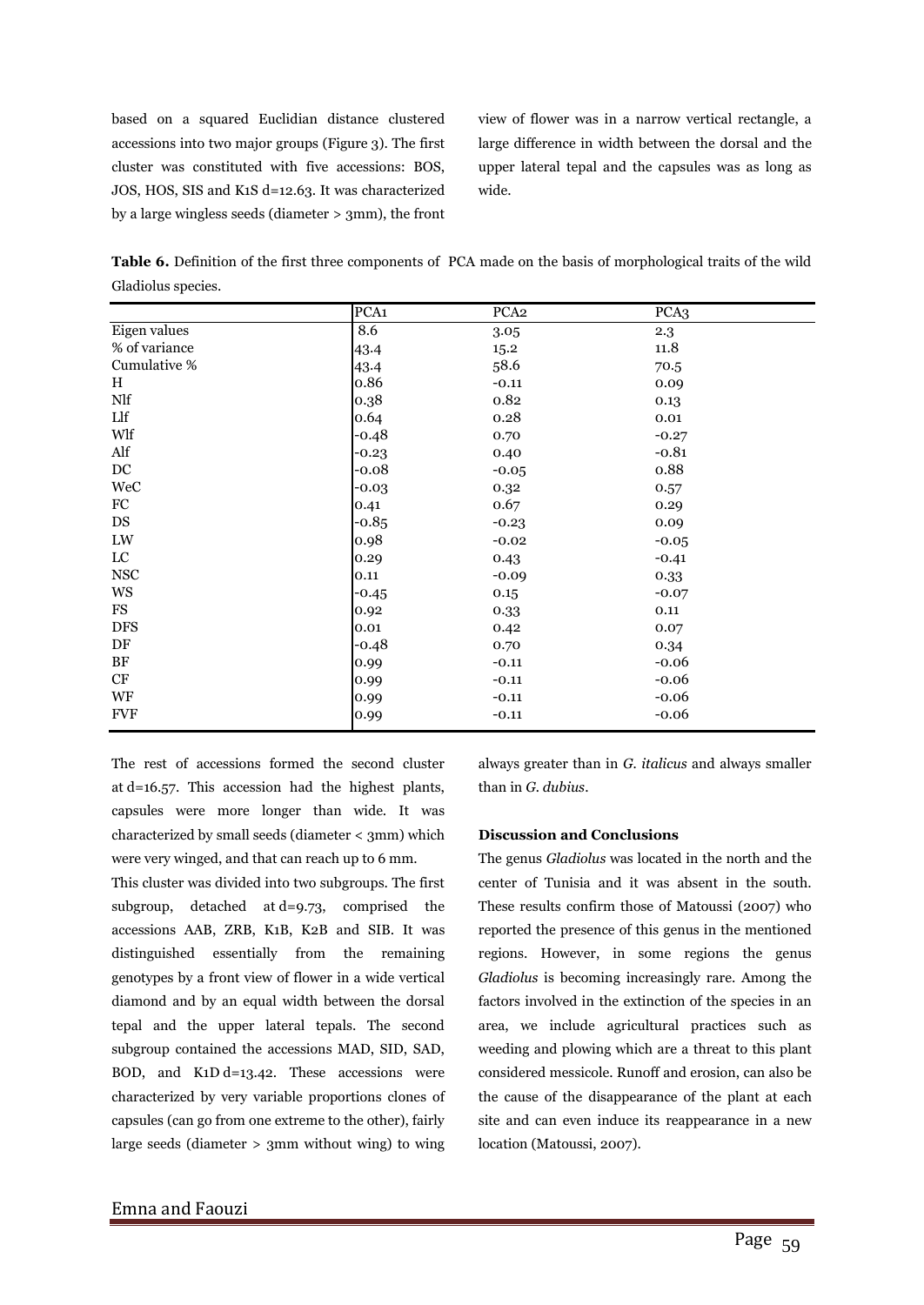

**Fig. 2.** Plot of the first and the second principal components resulting from a PCA of the wild Gladiolus species using morphological characters.



Fig. 3. Dendrogram (based on squared Euclidian distance) of wild Gladiolus species performed using morphological characters.

The study of the natural habitat of wild gladioli showed that it is a species messicole in Tunisia. This specie resists in low winter temperatures (Halvery, 1985). In this study, morphological traits showed a large variability for wild Gladiolus species. The plant height is shorter in HOS compared to other accessions, may be explained by the proximity of the sea and soil salinity. The number of leaves per plant (3 to 5), while this number (7 to 9) from *Gladiolus* hybrid (Cohat, 1988). The number of flower 12 for K1D and the earliest flowering (early march) is observed in BOS and BOD, this accessions in the region of Bouficha. The beginning of flowering is late in the region Siliana (SIS and SIB), this parameter is dependent on the light, the temperature, the shading exercised by the culture and the accompanying plants

Emna and Faouzi

(Matoussi, 2007). The earlier flowering can be improved by the vernalization of bulbs. Lopez *et al*., (2003) obtain an early production by placing the corms of *Gladiolus tristis* at a temperature of 5°C for 5 weeks. Among the 20 variables analyzed, those of high discriminating level were: height of plant (H)**,**  length of leaf (Llf)**,** diameter of seed (DS) length of wing (LW), form of seed (FS), beginning of flowering (BF), main color of flowers (CF), width of flower (WF) and shape in front view of flower (FVF). Results of PCA based on morphological traits showed that the 3 primary components included 70.5% of the total variability.

The cluster analysis showed a high degree of diversity in the germplasm of Tunisia native gladioli. The first group formed accessions from *Gladiolus italicus.* This species characterized by a large seeds (diameter > 3 mm) with a reduced wing, an apical triangle and a front view of flower in a vertical narrow rectangle. The second group was devised in two subgroups, the first one included MAD, SID, SAD, BOD and K1D. The accessions is characterized by a small seeds (< 3 mm diameter) with a around wing, pole robust derived from 30 to 60 cm, sturdy stem with leaves large (SID 1,83 cm and K1D 1,79 cm) and the most number of flowers is obtained for BOD (12 flowers). In agreement with the morphological description of *Gladiolus dubius* of Bock (2012). The second one included the accessions AAB, ZRB, K1B, K2B and SIB were distincted by large seeds (diameter > 3mm).

The differentiation of geographical races into new species is promoted by two major processes: random genetic drift and natural selection (Grant, 1981). When natural selection is predominant, we may expect populations in close proximity to be morphologically more similar than those far apart because the macroenvironments (and therefore selective forces) are likely to be more similar over shorter than over long distances (Endler, 1977). When genetic drift is the main mechanism, such a relationship between phenotypic similarity and geographical distance is less likely. In plants, morphological characters have been investigated along various environmental gradients, such as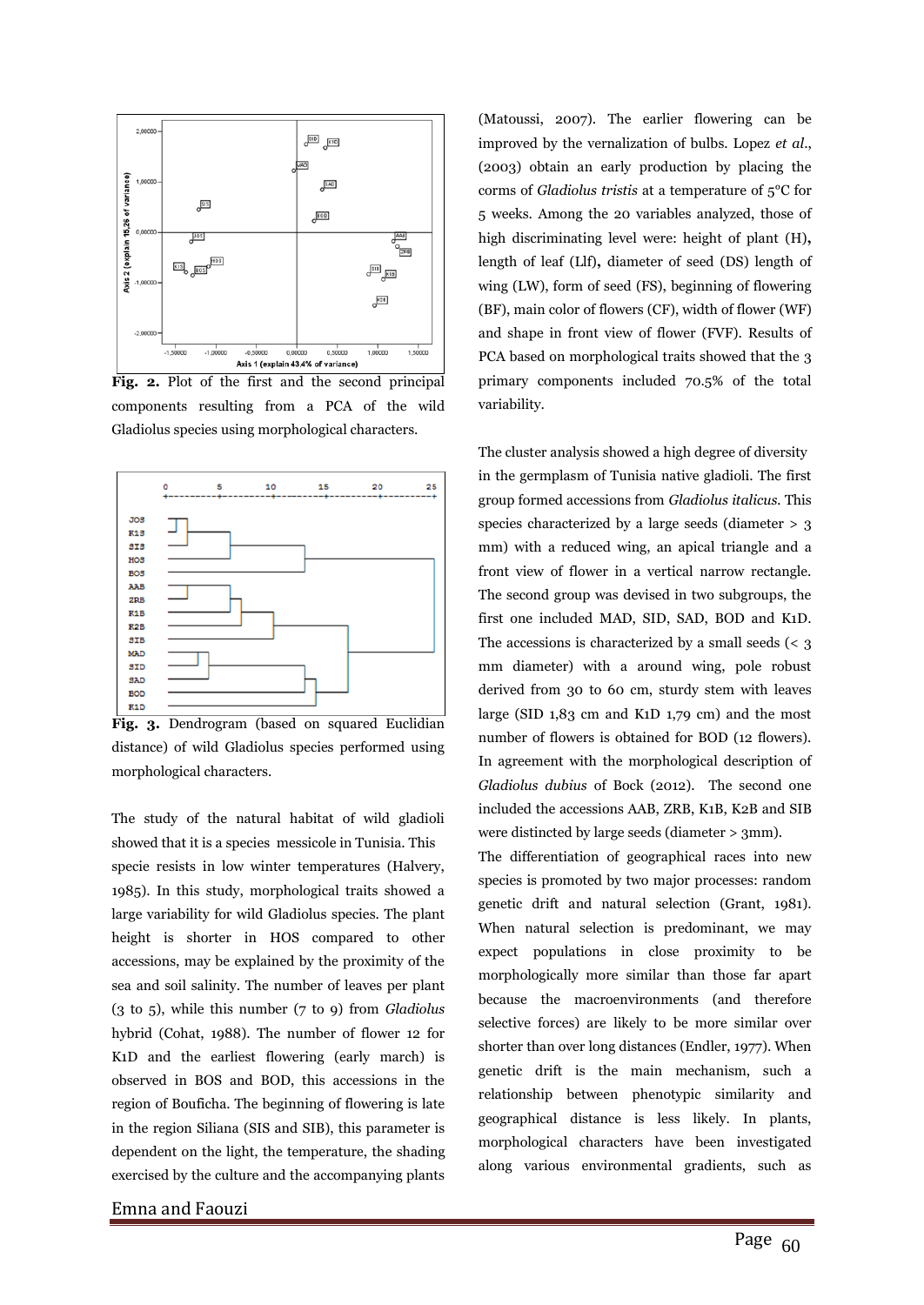latitude/longitude (Allen *et al.,* 1996), climate (Passioura and Ash, 1993), rainfall (Sandquist and Ehleringer, 1998), soil and nutrients (Wilson, 1991). Further studies are needed involving chemical, biochemical, and molecular markers ( Raycheva *et al*., 2011). They would clarify the genetic variation at the molecular level in these genus. The Iridaceae family is a taxonomically difficult to analyze and a phylogenetically poorly understood family. The generic boundaries, species affiliations, and phylogenetic relationships vary from one author to another (Rodriguez and Catedral, 2003). To ensure the exactness of evaluation, only variables with strong genetic control should be quantified in morphological traits analysis (Pragya *et al.,* 2010).

## **References**

**Allen GA, Antos JA, Worley AC, Suttill TA, Hebda RJ.** 1996. Morphological and genetic variation in disjunct populations of the avalanche lily *Erythronium montanum*. Canadian Journal of Botany 74: 403–412.

**Ascough GD, Erwin JE, Van Staden J.** 2009. Micropropagation of Iridaceae — a review. Plant Cell, Tissue and Organ Culture **97,** 1–19.

**Ascough GD, Swart PA, Finnie JF, Van Staden J.** 2011. Micropropagation of Romulea minutiflora, Sisyrinchium laxum and Tritonia gladiolaris— Iridaceae with ornamental potential. South African Journal of Botany **77,** 216–221.

**Bock B.** 2012. Nomenclature of the Flora of France by BDNFF v4.02 [http://www.tela-botanica.org](http://www.tela-botanica.org/)

**Ben Radhia H.** 2005. *Adaptation to the ornamental horticulture spontaneous gladiolus (Gladiolus segetum Ker Gaul.) in Tunisia*. Master of Science, National Agronomic Institute of Tunisia, 65 p.

**Cohat J.** 1993. Gladiolus. In. A. Dehertog and M. Le Nard (eds). The physiology of flower bulbs. Elsevier,

Amsterdam: 297-320.

**Cohat J.** 1988. Estimate the heritability of some traits in gladioli (*Gladiolus grandiflorus* Hort.). Agronomie **8(3),** 179-185.

**Cuénod A.** 1954. Flora of Tunisia, 235-236.

**Ellis JR.** 1997. A Guide to Species *Irises*: Their Identification and Cultivation. British Iris Soc., Cambridge University Press, New York, 8.

**Endler JA.** 1977. *Geographic variation, speciation, and clines*. Princeton, New Jersey: Princeton University Press Jan 1, Science 246.

**Goldblatt P, Takei M.** 1997. Ann. Mo. Bot. Gard., **84,** 285-304.

**Grant V.** 1981. *Plant speciation*. New York: Columbia University Press.

**Halevy AH.** 1985. *Gladiolus*. In: Halevy A.H. (ed). Handbook of flowring, Vol **III.** CRC Press, Boca Raton, Florida, 63 - 70.

**Cantor M, Buta E, Cristia G.** 2010. Improvement of Gladiolus Varietal Collection in order to Use as Genitors in Breeding Work. Bulletin UASVM Horticulture **67(1),** 318-323.

**Lopez J, Sanchez-Gomez P, Fernandez AJ, Fikri Benbrahim S.** 2003. Adaptation to various ornamental and naturalized wild species of the genus Gladiolus. Horticultural journal, 37-40 p.

**Matoussi Othmeni D.** 2007. *Micropropagation of spontaneous gladiolus in ornamental interest*. Master of Science, National Agronomic Institute of Tunisia, 71 p.

**Passioura JA, Ash JE.** 1993. Phenotypic, genetic and ecological variation in the *Eucalyptus saligna–E. botryoides* complex. Australian Journal of Botany **41,** 393–412.

Emna and Faouzi